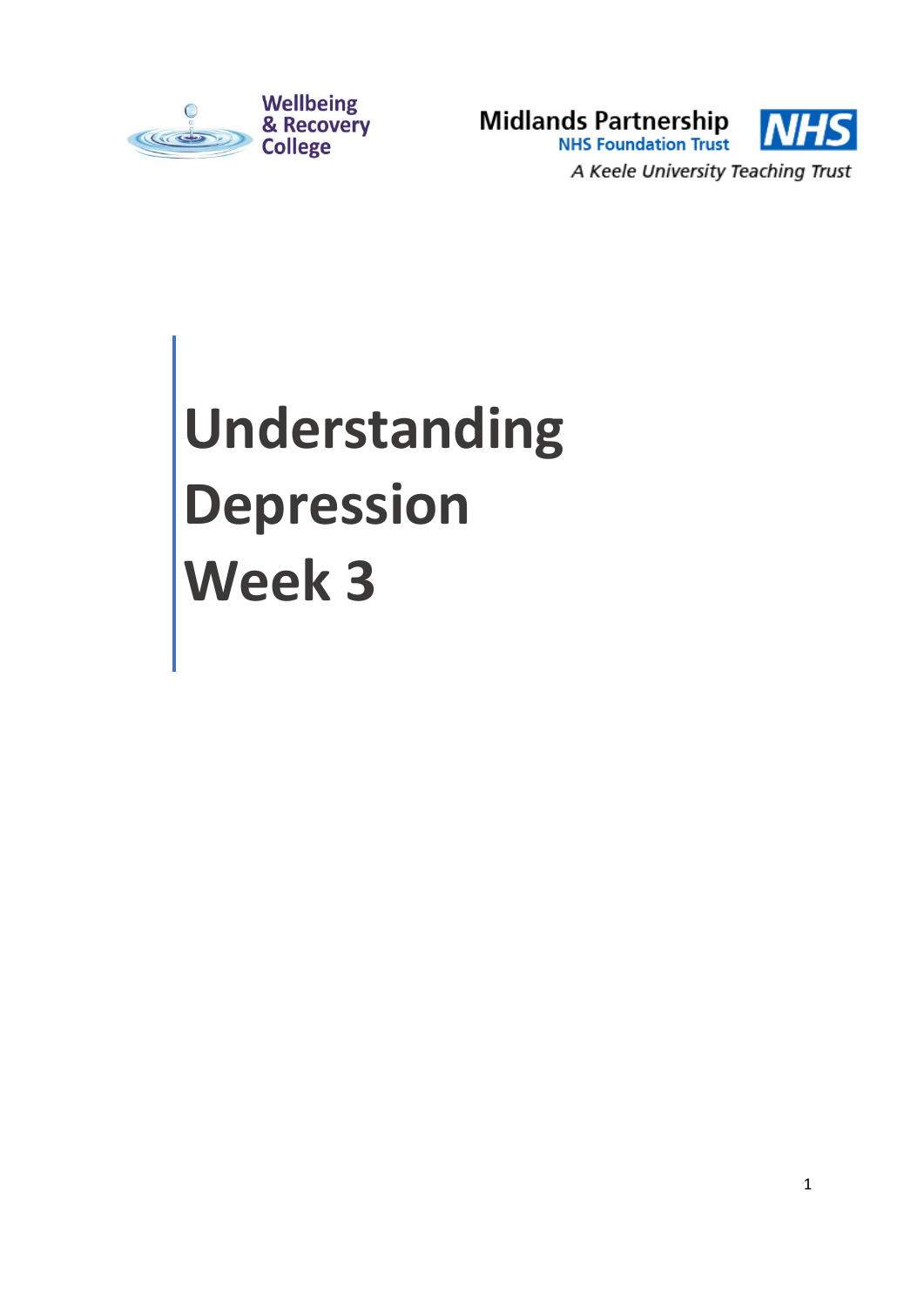### **1.0 The Impact of Stigma**

Beliefs and attitudes influence how people are treated within society. Mental illness stigma is defined as the "devaluing, disgracing, and disfavouring by the general public of individuals with mental illnesses" (Abdullah and Brown 2011). These attitudes can lead to discrimination, unequal treatment or worse and it's a key reason to why people feel the need to disguise depression and other mental health challenges.

Looking back on the history of mental health, there were times where mental health conditions were feared and misunderstood. Societal attitudes to mental health have an enormous impact. In the example below, there are two cultures that have been created by combining collective experiences of students from the world of work

Stigma can be split into two types; stigma within society that forms a negative view towards others and self- perceived stigma, which results in a negative self-image<sup>1</sup>. The impact of stigma is directly related to health outcomes

## **Why Is Tackling Stigma an Important Issue?**

#### **Impact and Statistics**

-

Depression is a condition that affects many areas of a person's life; it affects individuals, families, communities and economies. At worst, depression causes death by suicide. More information can be found on how to support someone with depression or where to seek help on pages: 19-21.



[Jenev Caddell, PsyD](https://www.verywellmind.com/jenev-caddell-2330383); 'Understanding the Stigma Around Mental Illness', Updated June 21, 2019, viewed at: <https://www.verywellmind.com/mental-illness-and-stigma-2337677>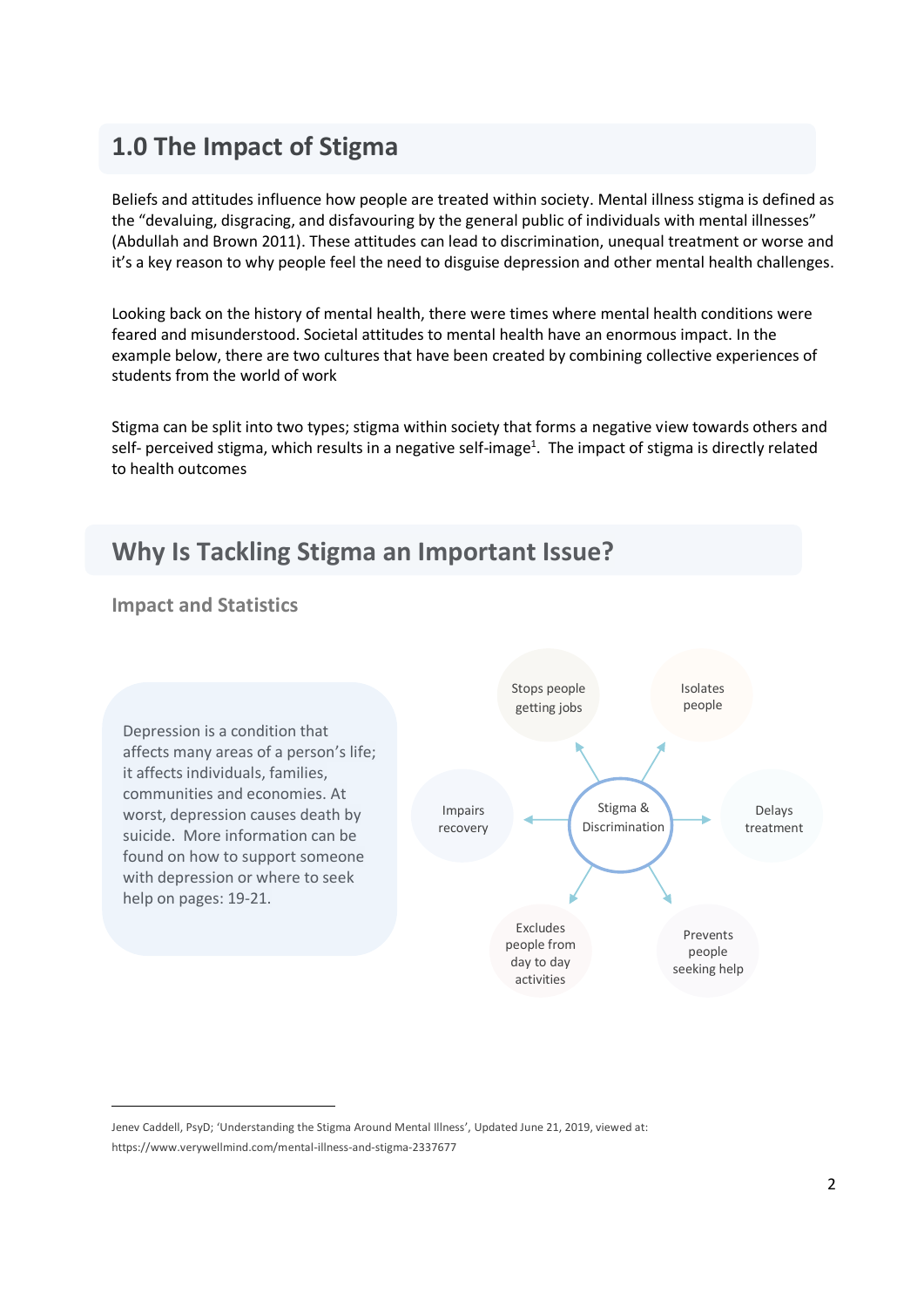#### **Hidden Depression**

The term 'smiling depression', although not a clinical term, has been used in social media to describe hidden depression. There are many reasons why people hide depression. In societies where stigma and discrimination are present, people may mask their depression for fear of being negatively judged, losing friends or loved ones or shame for example. However, there are cases where people are unaware, they have depression or have become so well-practised at concealing it that these defence mechanisms become habitual.

#### **Examples of Characteristics of Hidden Depression:**

**1) Perfectionism** can be a way to hide depression; "if everything looks perfect on the outside then nobody can see my struggles". Perfectionism can also be a way of managing a highly critical and shaming inner voice. - being perfect can compensate inner feelings of inadequacy. However, the pursuit of perfectionism will leave a person in an exhausting cycle of depression- try again- attempt perfectioninsatiable drive-burn out/ perceived failure- depression.

**2)** Being **'The Rescuer'** looks after everyone else's needs and focuses less time on their own wellbeing. There can be various reasons for this such as distraction, wanting to feel useful, helping others as a way of communicating indirectly that this is how they wish to be treated.

**3) Denial-** in some cases, the reality of a situation may be too painful to handle so a person may refuse to accept reality. An example may be that a person may go out partying every night to pretend everything is ok or to suppress feelings that are too hard to face.

# **YOU SEE RUDNESS** THEY FEEL ANXIETY **YOU SEE LAZINESS** THEY FEEL DEPRESSION

Other strategies people may use consciously or unconsciously to hide depression can consist of; humour, control, avoidance and aggression. There are many defence mechanisms that have been well documented within psychology, for suggested further reading on this topic, please turn to pg. 21.

#### **Sources:**

**Dr M. Rutherford; 'The 10 Characteristics of Perfectly Hidden Depression', May 11th 2019**

**Linda Goodall; 'Concealed Depression; What does Depression Really Look Like? Jan. 24th 2015**